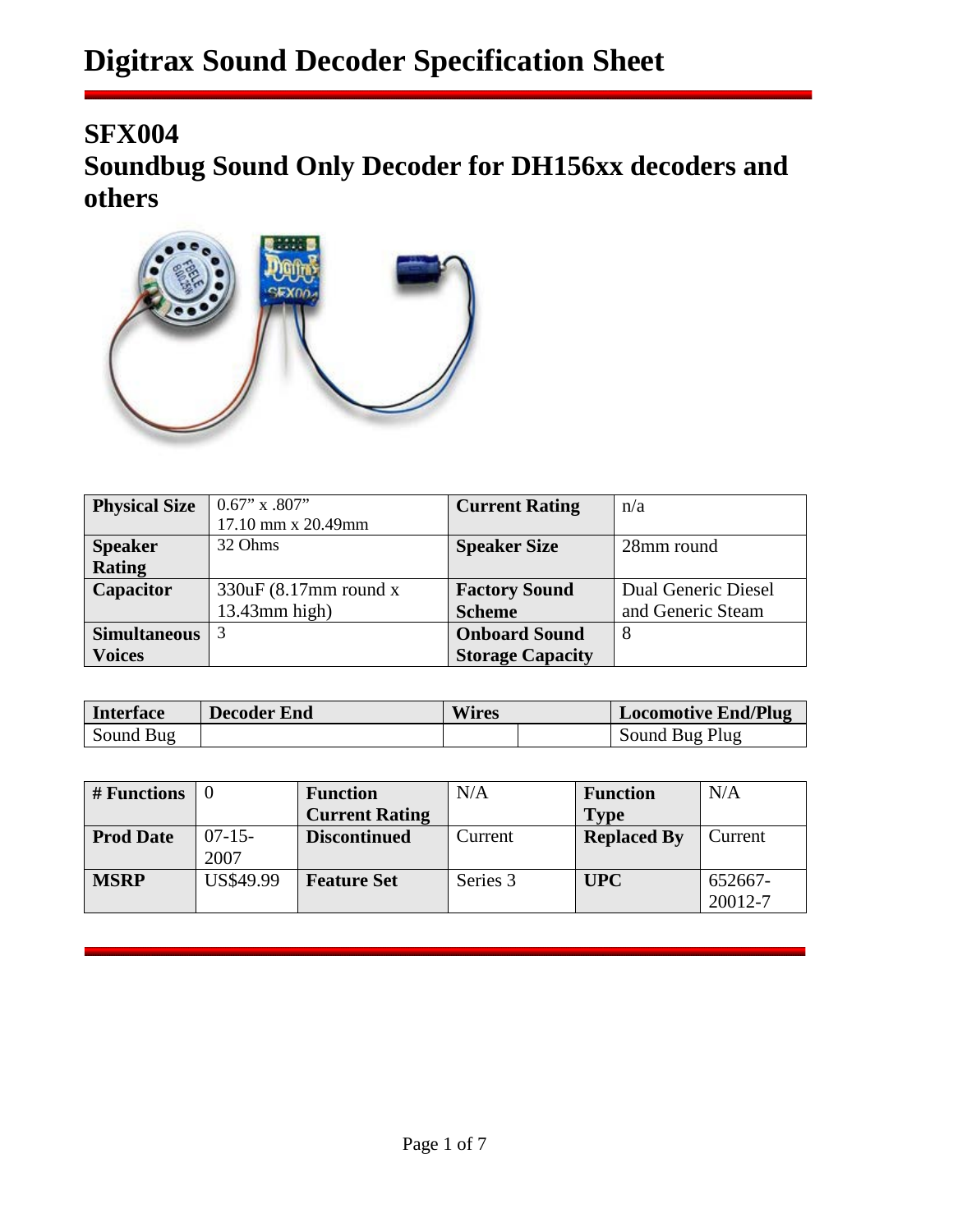| CV# | <b>Feature</b>                                | <b>Default</b> | Range              | <b>Notes</b>               |  |  |  |  |
|-----|-----------------------------------------------|----------------|--------------------|----------------------------|--|--|--|--|
|     | <b>Locomotive Address CVs</b>                 |                |                    |                            |  |  |  |  |
| 01  | 2 Digit Decoder Address                       | 03             | 001-127            |                            |  |  |  |  |
| 17  | 4 Digit Address (High Byte)                   | 00             | 0128-9983          | $CV17$ & 18 are used       |  |  |  |  |
| 18  | 4 Digit Address (Low Byte)                    | 00             | 0128-9983          | Together to program the    |  |  |  |  |
|     |                                               |                |                    | 4 digit address. Current   |  |  |  |  |
|     |                                               |                |                    | production Digitrax        |  |  |  |  |
|     |                                               |                |                    | throttles handle this      |  |  |  |  |
|     |                                               |                |                    | automatically. See         |  |  |  |  |
|     |                                               |                |                    | calculator below if        |  |  |  |  |
|     |                                               |                |                    | separate values are        |  |  |  |  |
|     |                                               |                |                    | needed by your system      |  |  |  |  |
|     |                                               |                |                    | for programming 4 digit    |  |  |  |  |
|     |                                               |                |                    | address                    |  |  |  |  |
| 29  | <b>Configuration Register</b>                 | 06             | See CV29           | Must be set to a value     |  |  |  |  |
|     | <b>Controls Multiple Features</b>             |                | Value Table        | that allows either 2 digit |  |  |  |  |
|     |                                               |                | Below              | or 4 digit addressing      |  |  |  |  |
|     | <b>Configuration Register CV</b>              |                |                    |                            |  |  |  |  |
| 29  | <b>Configuration Register</b>                 | 06             |                    |                            |  |  |  |  |
|     | Address Selection, 2 or 4 digit               | 2 Digit        | 2 or 4 Digit       |                            |  |  |  |  |
|     | Normal Direction of Travel<br>(NDOT)          | Fwd            | Fwd/Rev            |                            |  |  |  |  |
|     | <b>Speed Step Control</b>                     | 28/128         | 14 or 28/128       |                            |  |  |  |  |
|     | Speed Table On/Off                            | Off            | <b>Speed Table</b> |                            |  |  |  |  |
|     |                                               |                | On or Off          |                            |  |  |  |  |
|     | <b>Analog Mode Conversion</b><br>On/Off       | On             | On or Off          |                            |  |  |  |  |
|     | <b>Locomotion CVs-Control</b>                 |                |                    |                            |  |  |  |  |
|     | <b>Locomotive Motion</b>                      |                |                    |                            |  |  |  |  |
|     | <b>Characteristics</b>                        |                |                    |                            |  |  |  |  |
|     | <b>Acceleration and Deceleration</b>          |                |                    |                            |  |  |  |  |
| 03  | <b>Acceleration Rate</b>                      | 00             | 00 to 31           | 128 Steps                  |  |  |  |  |
| 04  | <b>Deceleration Rate</b>                      | 00             | 00 to 31           | 128 Steps                  |  |  |  |  |
|     | Three Step Simple Speed Table & Start Voltage |                |                    |                            |  |  |  |  |
| 02  | <b>Start Voltage</b>                          | 00             | 00 to 255          | 128 Steps                  |  |  |  |  |
| 05  | Maximum Voltage                               | 00             | 00 to 255          | 128 Steps                  |  |  |  |  |
|     |                                               |                |                    | 00, 01 & 255= max          |  |  |  |  |
|     |                                               |                |                    | voltage at step 28         |  |  |  |  |
| 06  | Mid Point Voltage                             | 00             | 00 to 255          | 128 Steps                  |  |  |  |  |
|     |                                               |                |                    | 00 & 01 = straight line    |  |  |  |  |
|     |                                               |                |                    | curve                      |  |  |  |  |
|     | 28 Step Speed Tables with 256 Step Resolution |                |                    |                            |  |  |  |  |
| 65  | Kick Start value                              | 00             |                    | 128 Step Interpolated      |  |  |  |  |
| 66  | Forward Trim                                  | 00             |                    | 128 Step Interpolated      |  |  |  |  |
| 67  | <b>First Speed Table Entry</b>                | 00             |                    | 128 Step Interpolated      |  |  |  |  |
| 68- | 28 Step Speed Table Entries                   | 00             |                    | 128 Step Interpolated      |  |  |  |  |
| 93  |                                               |                |                    |                            |  |  |  |  |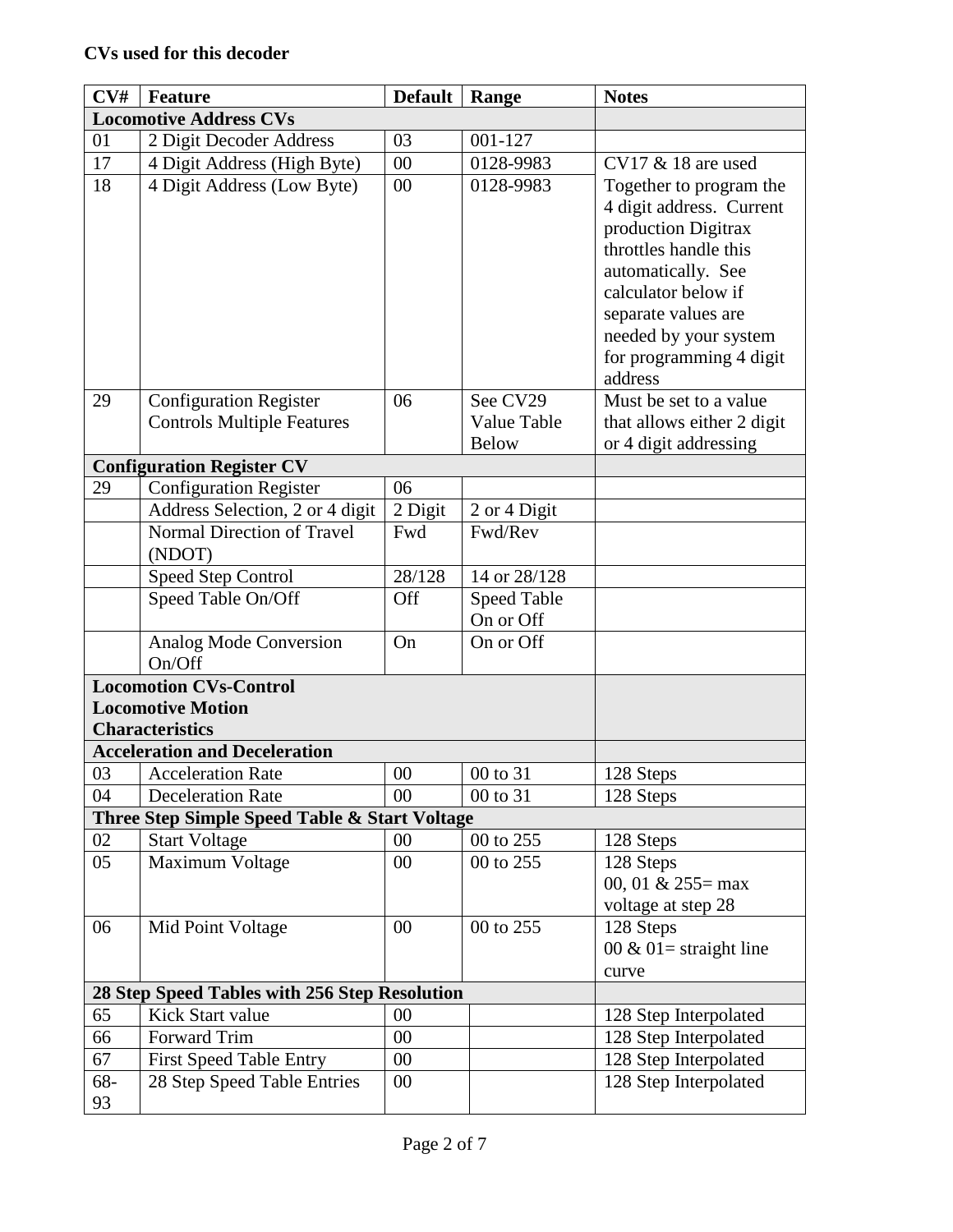| 94               | Maximum Speed Table Step                                | 00        |                                  | 128 Step Interpolated       |
|------------------|---------------------------------------------------------|-----------|----------------------------------|-----------------------------|
| 95               | <b>Reverse Trim</b>                                     | 00        |                                  | 128 Step Interpolated       |
| 29               | <b>Configuration Register</b>                           | 06        | See Above                        | Must be set to a value      |
|                  |                                                         | Speed     | <b>CV29</b>                      | that enables speed tables   |
|                  |                                                         | Tables    |                                  |                             |
|                  |                                                         | are       |                                  |                             |
|                  |                                                         | disabled  |                                  |                             |
|                  | <b>Torque Compensation and</b>                          |           |                                  |                             |
|                  | <b>Switching Speed</b>                                  |           |                                  |                             |
| 53<br>$FX^3$     | $FX3$ Decoders do not use<br>CV53                       | <b>NA</b> | <b>NA</b>                        | Not Available               |
| 53               | FX Decoders used CV53 to                                |           |                                  | See instruction sheet for   |
| <b>FX</b>        | designate FX effect generated                           |           |                                  | the FX decoder you are      |
|                  | on F3-Brown Wire                                        |           |                                  | using                       |
| 54               | $\overline{\text{FX}^3}$ Decoders use CV54 to           | 00        | $00 = SS$ Off,                   |                             |
| $FX^3$           | control                                                 |           | TC On                            |                             |
|                  | Switching Speed &                                       |           | $01 = SS$ On,                    |                             |
|                  | <b>Torque Compensation</b>                              |           | TC On                            |                             |
|                  |                                                         |           | 16=SS Off,                       |                             |
|                  |                                                         |           | <b>TC Off</b>                    |                             |
|                  |                                                         |           | $17 = SS$ On,                    |                             |
|                  |                                                         |           | <b>TC Off</b>                    |                             |
| 53               | FX Decoders used CV54 to                                |           |                                  | See instruction sheet for   |
| <b>FX</b>        | designate FX effect generated                           |           |                                  | the FX decoder you are      |
|                  | on F4-White/Yellow Wire                                 |           |                                  | using                       |
|                  |                                                         |           |                                  |                             |
| <b>Functions</b> |                                                         |           |                                  |                             |
| 13               | DC Functions ON Not Used                                |           | Automatic                        | Not Used $FX^3$             |
|                  | in $FX^3$                                               |           |                                  |                             |
|                  | $\overline{\text{FX}^3}$ Functions                      |           |                                  |                             |
| 49               | F0F, forward light effect                               | 00        | See $FX^3$                       |                             |
|                  | white                                                   |           | section                          |                             |
| 50               | FOR, reverse light effect                               | 00        | See $FX^3$                       |                             |
|                  | yellow                                                  |           | section                          |                             |
| 51               | F1, Function 1 green                                    | 00        | See $FX^3$                       |                             |
|                  |                                                         |           | section                          |                             |
| 52               | F2, Function 2 violet                                   | 00        | See $\overline{FX}^3$<br>section |                             |
| 113              | F3, Function 3 brown                                    | 00        |                                  | Not Available               |
| 114              | F4, function 4 white/yellow                             | 00        |                                  | Not Available               |
| 115              | F5, Function F5 white/green                             | 00        |                                  | Not Available               |
| 116              | F6, Function F6 white/blue                              | 00        |                                  | Not Available               |
| 62               | FX Rate and Keep alive                                  | 00        | 00 to 255                        |                             |
|                  | adjust                                                  |           |                                  |                             |
| 63               | Ditch Light Blink hold time                             | 00        | 00 to 255                        |                             |
|                  | Master Light Switch                                     |           |                                  | See $FX^3$ section          |
|                  | Directional Headlights, Transponding, Split Field Motor |           |                                  |                             |
| 61               | Directional Headlight                                   | Directi   | Map F <sub>0</sub>               | Not controlled by CV61      |
|                  |                                                         | onal      | Forward &<br>Reverse             | in FX <sup>3</sup> Decoders |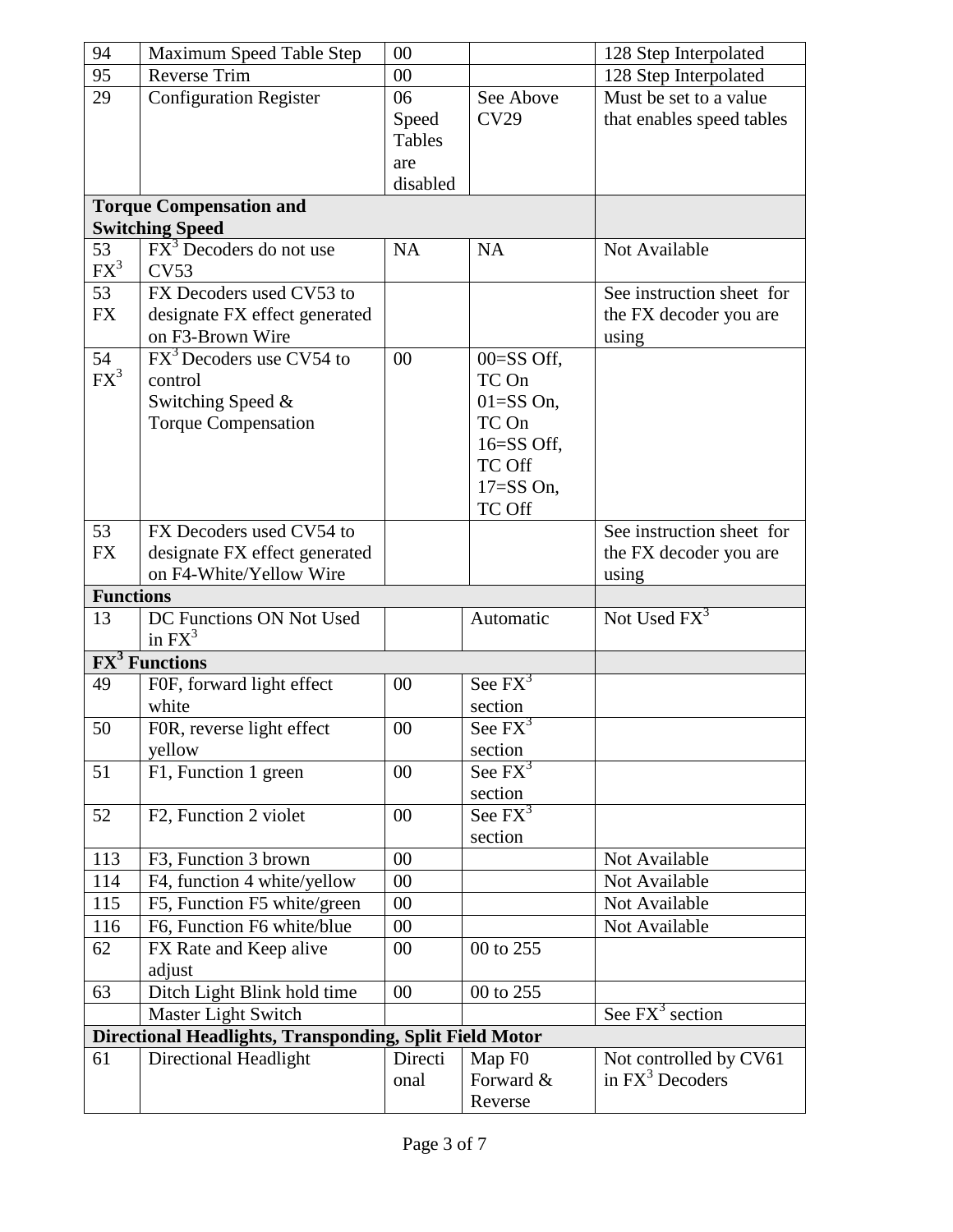|        |                                                 |        | See CV61     |                           |
|--------|-------------------------------------------------|--------|--------------|---------------------------|
|        |                                                 |        | Section      |                           |
|        | Transponding                                    | Off    | Off or On    |                           |
|        |                                                 |        | See CV61     |                           |
|        |                                                 |        | Section      |                           |
|        | Split Field Motor                               | Off    | Off or On    | For AC Motors             |
|        |                                                 |        | See CV61     |                           |
|        |                                                 |        | Section      |                           |
|        |                                                 |        |              |                           |
|        | <b>Scaleable Speed Stabilization (Back EMF)</b> |        |              |                           |
| 55     | <b>Static Compensation</b>                      | 128    | 00 to 255    |                           |
| 56     | <b>Dynamic Compensation</b>                     | 048    | 00 to 255    |                           |
| 57     | Speed Stabilizer-Droop                          | 006    | 00 to 15     |                           |
|        | <b>SuperSonic (Quiet Operation)</b>             |        |              |                           |
| 09     | Motor Frequency SuperSonic                      | 00     | 00 to 255    | Default is MAX            |
|        | <b>Advanced Consisting</b>                      |        |              |                           |
| 19     | <b>Advanced Consist Address</b>                 | 00     | 00 to 255    | Default is OFF            |
| 21     | <b>Advanced Consist Function</b>                | 00     | See CV21-22  |                           |
|        | Control Override for F1-F8                      |        | Section      |                           |
| 22     | <b>Advanced Consist Function</b>                | $00\,$ | See CV21-22  |                           |
|        | Control Override for F0 &                       |        | Section      |                           |
|        | F9-F12                                          |        |              |                           |
|        | <b>Function Mapping</b>                         |        |              |                           |
| $33 -$ | <b>Function Mapping CVs</b>                     | 00     | See Function |                           |
| 46     |                                                 |        | Mapping      |                           |
|        |                                                 |        | Section      |                           |
|        | <b>Decoder Reset to Default Values</b>          |        |              |                           |
| 08     | <b>Reset Decoder to Factory</b>                 | 129    | Set to 08 to | Set to 09 to reset all CV |
|        | <b>Default CV Values</b>                        |        | reset all CV | Values except 28 step     |
|        |                                                 |        | Values.      | speed table.              |
|        | <b>Decoder IDs</b>                              |        |              |                           |
| 105    | User Private ID #1                              | $00\,$ |              | <b>User Defined</b>       |
| 106    | User Private ID #2                              | 00     |              | <b>User Defined</b>       |
| 07     | Version ID                                      | 64     | Digitrax     | Read Only                 |
|        |                                                 |        | Version ID   |                           |
| 08     | Manufacturer ID                                 | 129    | Digitrax     | Not affected by reset     |
|        |                                                 |        |              |                           |

## **Generic Steam or Diesel Sound Scheme included with this decoder**

Steam is based on recordings made by AJ & Zana Ireland on UP3985.

| Copyright           | Digitrax, Inc. | <b>Date</b> | $11-6-2007$          |
|---------------------|----------------|-------------|----------------------|
| Project             | steam_38a.jpg  | <b>SDF</b>  | Generic steam/diesel |
|                     |                |             | Scheme               |
| <b>Author</b>       | AJ Ireland     | <b>Type</b> | Steam/Diesel         |
| <b>Simultaneous</b> |                |             |                      |
| <b>Voices</b>       |                |             |                      |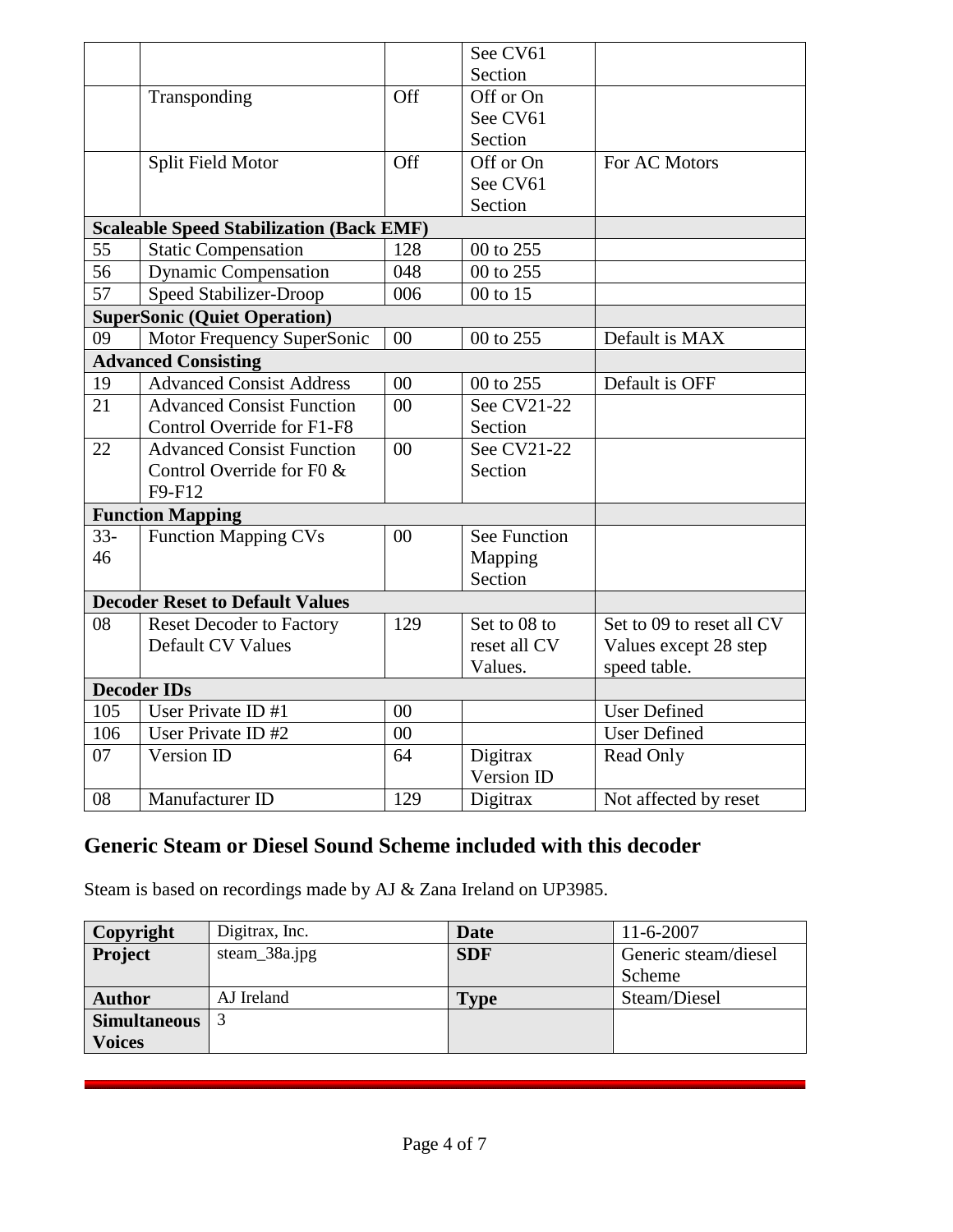| <b>Function Key</b>           | <b>Feature</b>           | <b>Notes</b>                                       |
|-------------------------------|--------------------------|----------------------------------------------------|
| <b>Locomotive Address CVs</b> |                          |                                                    |
| F <sub>0</sub>                | Lights                   |                                                    |
| F1                            | <b>Bell</b>              |                                                    |
| F2                            | Horn/Whistle             | CV150 Selects Horn/Whistle Type                    |
| F <sub>3</sub>                | <b>Coupler Crash</b>     | Auto coupler/brake set by CV151 Max speed          |
| F <sub>4</sub>                | Air feature disable      | F4 OFF enables pop-off drier and starts compressor |
| F <sub>5</sub>                | Diesel=Dynamic           |                                                    |
|                               | <b>Brake Fans</b>        |                                                    |
|                               | Steam=Water              |                                                    |
|                               | Pump Turbine             |                                                    |
| F <sub>6</sub>                | Diesel=Manual            | If CV155 is NOT 00                                 |
|                               | Notch Up                 |                                                    |
|                               | Steam=Blowdown           |                                                    |
| F7                            | Crossing Gate Air        | Or Manual Notch Down, if CV155 is NOT 00           |
|                               | horn                     |                                                    |
| F <sub>8</sub>                | Mute Control             | F8 ON is muted, F8 OFF is unmuted                  |
| F <sub>9</sub>                | <b>Brake Squeal</b>      |                                                    |
| F10                           | <b>Crossing Gate Air</b> | If CV155 is not 0 See CV155 below for how to set   |
|                               | Horn Sequence or         | this up                                            |
|                               | Diesel=Notch             |                                                    |
|                               | Down                     |                                                    |
|                               | Steam=Wheel Slip         |                                                    |
| F11                           | Diesel=Engine            |                                                    |
|                               | <b>Hand Brake</b>        |                                                    |
|                               | Steam=Greaser            |                                                    |
| F12                           | Diesel = Available       |                                                    |
|                               | for user sounds          |                                                    |
|                               | Steam=Safety             |                                                    |
|                               | Blow off                 |                                                    |
| F13-F19                       |                          | Available for user added sounds                    |

## **Sound CVs Used for this .spj**

| CV#          | <b>Feature</b>          | <b>Default</b> | <b>Value Range</b> | <b>Notes</b>          |
|--------------|-------------------------|----------------|--------------------|-----------------------|
|              |                         | <b>Value</b>   |                    |                       |
| <b>CV58</b>  | <b>Master Volume</b>    | 09             | $00-15$            | $0 =$ Maximum volume  |
|              |                         |                |                    | F8 used to mute sound |
| <b>CV60</b>  | Sound Scheme Selection  | $00\,$         | $00 =$ Steam       |                       |
|              |                         |                | scheme             |                       |
|              |                         |                | $01 = SD38-2$      |                       |
|              |                         |                | Diesel             |                       |
|              |                         |                | Scheme             |                       |
| <b>CV120</b> | Read Only               |                | Read Only          | Manufacturer defined  |
| <b>CV121</b> | <b>Software Version</b> | 03             | 2 or higher        | Not User Configurable |
| <b>CV122</b> | Product Type            | 12             | Read Only          | Read Only             |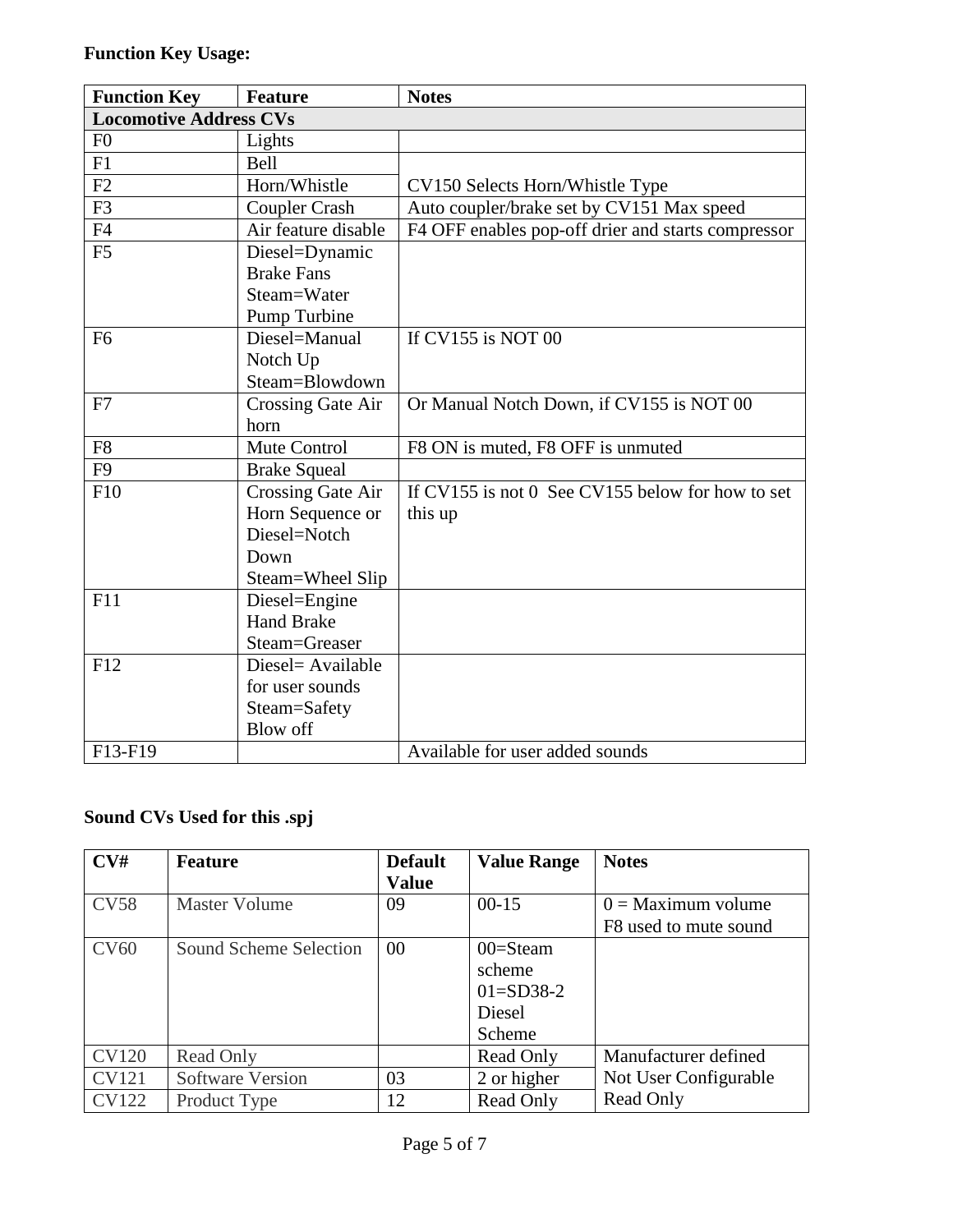| <b>CV123</b> | Hardware Version             | 17               | Read Only        |                         |
|--------------|------------------------------|------------------|------------------|-------------------------|
| <b>CV124</b> | Flash Signature              | $\overline{2}$   | Read Only        |                         |
| <b>CV125</b> | 16KB free blocks             | $\overline{0}$   | Read Only        |                         |
| <b>CV126</b> | FAT flags                    | $\overline{7}$   | Read Only        |                         |
| <b>CV127</b> | <b>Internal Flags</b>        | $\overline{0}$   | Read Only        |                         |
| <b>CV128</b> | <b>IPL Counter</b>           | $\boldsymbol{0}$ | Read Only        |                         |
| <b>CV129</b> | Mode Control                 | $\overline{0}$   |                  | 0=standard DC mode      |
|              |                              |                  |                  | 1=use relay in DC mode  |
| <b>CV130</b> | Manufacturer defined in      | Unique to        | Unique to        | Global Configuration    |
| to 139       | sound definition file        | <b>Mfg</b>       | Manufacturer     | Flags                   |
|              | (SDF)                        |                  |                  |                         |
| <b>CV132</b> | <b>Diesel Notch Rate</b>     | 127              |                  | Notch 8 @ 44%           |
| $CV133*$     | Steam Chuff/CAM              | 63               | $1-127=$ driver  |                         |
|              | Configuration                |                  | diameter in      |                         |
|              |                              |                  | inches           |                         |
|              |                              |                  | 128=external     |                         |
|              |                              |                  | cam input        |                         |
| CV134*       | <b>Steam Gear Ratio Trim</b> | 32               | $1 - 32$         | $32=100%$               |
| <b>CV135</b> | Volume When Muted            | 00               | $00 - 64$        | 00=mute, 64=full volume |
| <b>CV140</b> | User defined in sound        | Unique to        | Unique to        | CV# & CV value range    |
|              | definition file (SDF)        | <b>SDF</b>       | <b>SDF</b>       | are unique to each SDF  |
| to 240       |                              |                  |                  |                         |
| <b>CV140</b> | Prime Mover/Diesel           | 60               | $00 - 64$        |                         |
|              | <b>Chuff Volume</b>          |                  |                  |                         |
| <b>CV141</b> | <b>Bell Volume</b>           | 25               | $00 - 64$        |                         |
| <b>CV142</b> | Horn/Whistle Volume          | 60               | $00 - 64$        |                         |
| <b>CV143</b> | Air Features Volume          | 30               | $00 - 64$        |                         |
|              | (Pop off, Drier,             |                  |                  |                         |
|              | Compressor sounds)           |                  |                  |                         |
| <b>CV145</b> | Misc Sounds Volume           | 40               | $00 - 64$        |                         |
| <b>CV146</b> | Bell Delay (24mS             | $\overline{7}$   | $01 - 100$       |                         |
|              | intervals)                   |                  |                  |                         |
| <b>CV147</b> | <b>Drier Rate</b>            | $\overline{2}$   | $01 - 64$        | $1 =$ approx. 2 seconds |
| <b>CV148</b> | Compressor/Air Pump          | $\overline{3}0$  |                  |                         |
|              | <b>Start Rate</b>            |                  |                  |                         |
| <b>CV149</b> | Compressor/Air pump          | 20               |                  |                         |
|              | run time                     |                  |                  |                         |
| <b>CV150</b> | Horn/Whistle Selector        | 00               | $00 = Standard$  |                         |
|              |                              |                  | $01$ = Playable  |                         |
|              |                              |                  | Volume           |                         |
|              |                              |                  | $02 =$ Alternate |                         |
| <b>CV151</b> | Peak Speed To Allow          | 48               | $00 - 60$        |                         |
|              | Auto Coupler / Brake On      |                  |                  |                         |
|              | Direction Change and F3      |                  |                  |                         |
|              | On                           |                  |                  |                         |
| <b>CV152</b> | <b>Author ID</b>             | 221              | 221              | Not User Configurable   |
|              | Digitrax= $0xDD/221$         | 5                |                  |                         |
| <b>CV153</b> | Project ID                   |                  |                  | Not User Configurable   |
|              | Steam/SD38_2a                |                  |                  |                         |